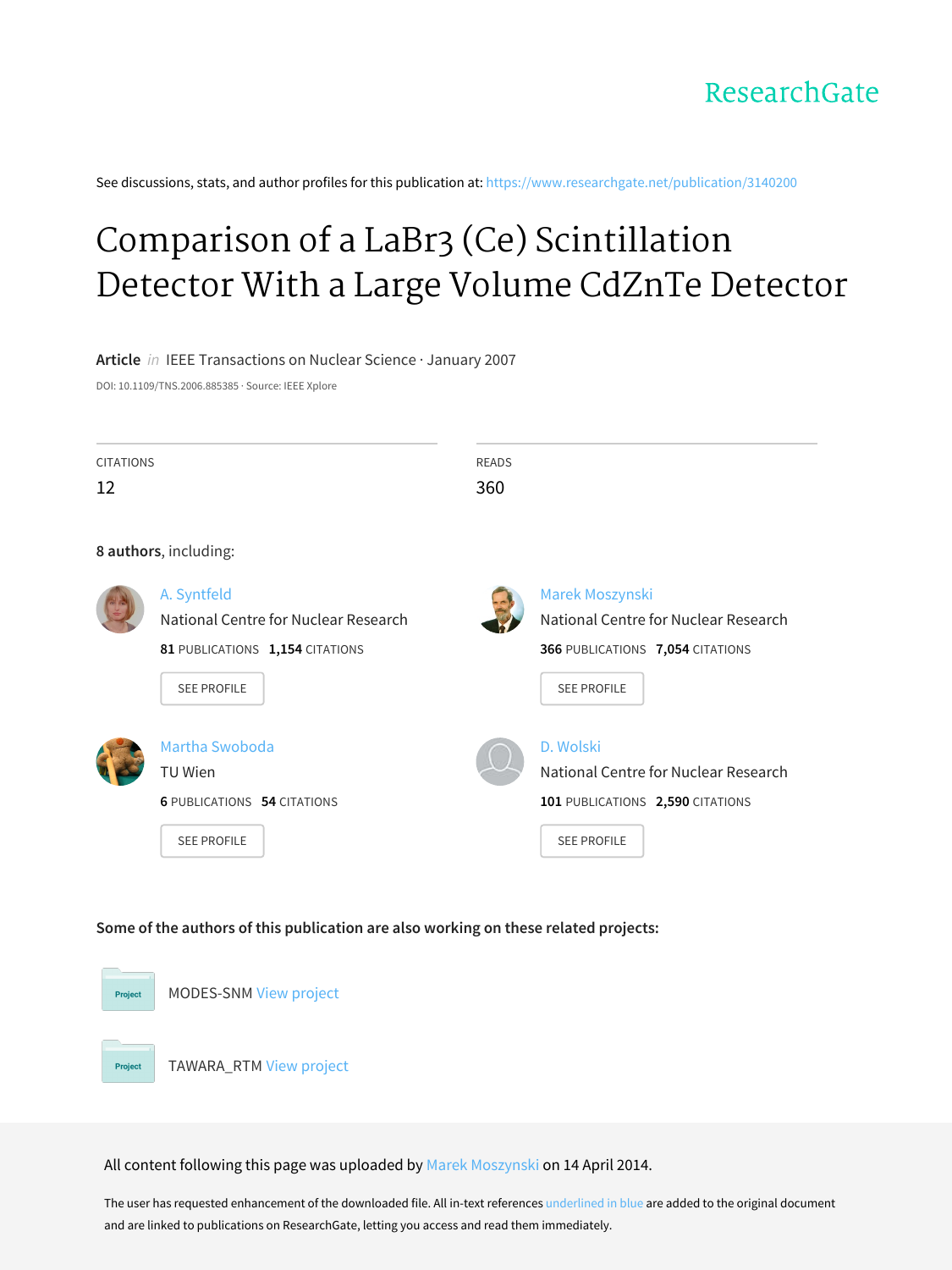## Comparison of a  $LaBr<sub>3</sub>(Ce)$  Scintillation Detector With a Large Volume CdZnTe Detector

Agnieszka Syntfeld*, Associate Member, IEEE*, Rolf Arlt, Vladimir Gostilo, Alexander Loupilov, Marek Moszyn´ski*, Fellow, IEEE*, Antoni Nassalski, Martha Swoboda, and Dariusz Wolski

*Abstract—***The performance of hand-held radioisotope identification devices (RIDs) is still hampered by the performance of the NaI(Tl) detectors, which are commonly used in such instruments. In this paper, we continue the search for better detector options. One of the largest single elements ever made, a coplanar CdZnTe (CZT)** detector  $(30 \times 15 \times 12.1 \text{ mm}^3)$  volume 5.45 cm<sup>3</sup> designed **by University of Michigan) is compared with a commercially avail**able LaBr<sub>3</sub>(Ce) detector ( $\oslash$ 1"  $\times$  1" volume 12.9 cm<sup>3</sup>.) Parame**ters that are relevant to the performance of isotope identification** devices, such as resolution and efficiency as function of the  $\gamma$ -ray **energy, temperature shift, linearity and others are measured and compared. According to measurement results, it seems that for** this application  $LaBr<sub>3</sub>(Ce)$  detectors are a viable alternative to CZT detectors; even more so if one bears in mind that  $\text{LaBr}_3(\text{Ce})$ **became commercially available only recently and detectors with larger volumes are likely to appear in the near future.**

*Index Terms*—Border monitoring, CdZnTe, LaBr<sub>3</sub>(Ce), room **temperature semiconductor detectors, scintillators.**

## I. INTRODUCTION

GRAMMA spectrometry is the only method that allows for determining, under field conditions, the isotope that had caused an alarm of the border monitor or radiation pager. The ideal detectors for the determination of gamma energies and intensities are high-purity germanium detectors (HPGe), which, however, require liquid nitrogen cooling. Therefore, the market for field-usable instruments is still dominated by the use of the classic NaI(Tl) scintillation detector. These detectors have a typical energy resolution of about 7.5% at 662 keV  $(^{137}Cs)$  and show a considerable nonlinearity of the energy scale and a significant temperature drift. For several decades, the only alternative detectors option that could be used at room temperature were CdZnTe (CZT) detectors. In [\[](#page-6-0)[1](https://www.researchgate.net/publication/3914308_Use_of_CdZnTe_detectors_in_hand-held_and_portable_isotope_identifiers_to_detect_illicit_trafficking_of_nuclear_material_and_radioactive_sources?el=1_x_8&enrichId=rgreq-76d1c7b294ca3bb5af1c1b7d9063d6fe-XXX&enrichSource=Y292ZXJQYWdlOzMxNDAyMDA7QVM6MTA0MDgyMTAyNTU0NjM4QDE0MDE4MjY1MTYxMDM=)[\]](#page-6-0) and[\[2](https://www.researchgate.net/publication/3139683_Spectral_gamma_detectors_for_hand-held_radioisotope_identification_devices_RIDs_for_nuclear_security_applications?el=1_x_8&enrichId=rgreq-76d1c7b294ca3bb5af1c1b7d9063d6fe-XXX&enrichSource=Y292ZXJQYWdlOzMxNDAyMDA7QVM6MTA0MDgyMTAyNTU0NjM4QDE0MDE4MjY1MTYxMDM=)[\]](#page-6-0) their performance was compared with various scintillation detectors, with the result that CZT detectors provide the best resolution, compared to all other options. Recently, however,  $LaBr<sub>3</sub>(Ce)$  scintillation detectors became commercially available and the first compara-

Manuscript received February 16, 2006; revised August 7, 2006. This work was supported in part by the International Atomic Energy Agency under the Coordinated Research Project "The Improvement of Technical Measures to Detect and Respond to Illicit Trafficking of Nuclear and other Radioactive Materials" Research Contract 12596/Nuclear Security Multi-donors Fund, and by the Polish Committee for Scientific Research Grant 8 T10C 002 20 and SPUB 621/E-78/SPB/IAEA/0-13/DWM21/2004-2006.

A. Syntfeld, M. Moszyński, A. Nassalski, and D. Wolski are with the Soltan Institute for Nuclear Studies (SINS), PL-05-400 Swierk-Otwock, Poland (e-mail: syntfeld@ipj.gov.pl).

R. Arlt and M. Swoboda are with the International Atomic Energy Agency (IAEA), Wagramer Strasse 5, 1400 Vienna, Austria (e-mail: r.arlt@iaea.org).

V. Gostilo and A. Loupilov are with the Baltic Scientific Instruments (BSI), LV-1005 Riga, Latvia (e-mail: bsi@bsi.lv).

Digital Object Identifier 10.1109/TNS.2006.885385

tive studies of these detectors with the commonly used NaI(Tl) detectors are presented in [\[3\]](#page-6-0). These preliminary results show superior performance of  $LaBr<sub>3</sub>(Ce)$  over NaI(Tl) in RIDs applications. The  $LaBr<sub>3</sub>(Ce)$  scintillators already have a volume of about 13  $\text{cm}^3$  and larger volumes are expected in the future. Their energy resolution of about  $3.0\% - 3.2\%$  for  $137Cs$ [\[4\]](#page-6-0) comes close to that of large volume CZT detectors.

The CZT detectors exhibit a high energy resolution well below  $2\%$  for  $137$ Cs gamma rays; however, this is mainly reported for detectors with small volumes below 1  $\text{cm}^3$  [\[5\]](#page-6-0). An application of so-called coplanar grid structures for detector contacts allowed for the production of larger detectors of 1–2  $\text{cm}^3$ with energy resolution of 2% to 4% [\[](https://www.researchgate.net/publication/4101861_Factors_affecting_energy_resolution_of_coplanar-grid_CdZnTe_detectors?el=1_x_8&enrichId=rgreq-76d1c7b294ca3bb5af1c1b7d9063d6fe-XXX&enrichSource=Y292ZXJQYWdlOzMxNDAyMDA7QVM6MTA0MDgyMTAyNTU0NjM4QDE0MDE4MjY1MTYxMDM=)[6\]](#page-6-0). Recent studies of a $15 \times 15 \times 10$  mm<sup>3</sup> CZT detector (2.25 cm<sup>3</sup>) [\[7](https://www.researchgate.net/publication/4155361_Performance_improvement_of_large_volume_CdZnTe_detectors?el=1_x_8&enrichId=rgreq-76d1c7b294ca3bb5af1c1b7d9063d6fe-XXX&enrichSource=Y292ZXJQYWdlOzMxNDAyMDA7QVM6MTA0MDgyMTAyNTU0NjM4QDE0MDE4MjY1MTYxMDM=)[\]](#page-6-0) resulted in a measured energy resolution as good as 1.6% on an energy of 662 keV.

The aim of this paper was to study one of the largest CZT detectors developed to date, with a volume of  $5.45 \text{ cm}^3$ , in comparison to the LaBr<sub>3</sub>(Ce) detector (volume 12.9 cm<sup>3</sup>). Such large volume CZT detectors are of great importance for their application in the RID devices.

It is worth noting, however, that the studies of CZT detectors of a similar size lead to a rather poor performance concerning energy resolution[\[8](https://www.researchgate.net/publication/4223840_Investigation_of_a_Large_Volume_Multi-Pair_Coplanar_Grid_CdZnTe_Detector_for_Improved_Detection_Efficiency?el=1_x_8&enrichId=rgreq-76d1c7b294ca3bb5af1c1b7d9063d6fe-XXX&enrichSource=Y292ZXJQYWdlOzMxNDAyMDA7QVM6MTA0MDgyMTAyNTU0NjM4QDE0MDE4MjY1MTYxMDM=)[\],](#page-6-0) [\[9](https://www.researchgate.net/publication/4223945_Preliminary_results_of_large_volume_multi-pair_coplanar_grid_CdZnTe_detector_fabrication?el=1_x_8&enrichId=rgreq-76d1c7b294ca3bb5af1c1b7d9063d6fe-XXX&enrichSource=Y292ZXJQYWdlOzMxNDAyMDA7QVM6MTA0MDgyMTAyNTU0NjM4QDE0MDE4MjY1MTYxMDM=)[\].](#page-6-0)

Apart from good energy resolution and high efficiency, there are, however, many other parameters that need to be checked to compare the expected performance of both detector options for use in a hand-held isotope identification device.

In this paper we describe the comparison of a commercially available  $\oslash 1''$   $\times$  1" LaBr<sub>3</sub>(Ce) detector and a large volume, multi-pair CoPlanar grid CZT (CP CZT) detector  $(30 \times 15 \times 12.1 \text{ mm}^3)$  with respect to their use in hand-held isotope identification devices. We use the following criteria for the evaluation:

- Energy resolution as a function of  $\gamma$ -ray energy;
- Peak shape;
- Relative gamma detection efficiency as a function of energy;
- Low energy threshold;
- Linearity of the energy scale;
- Peak shift as a function of temperature;
- Power requirements;
- Size of the detector assembly;
- Ruggedness;
- Price.

#### II. EXPERIMENTAL DETAILS

The  $LaBr<sub>3</sub>(Ce)$  detector and CP CZT room temperature semiconductor-based detector were studied.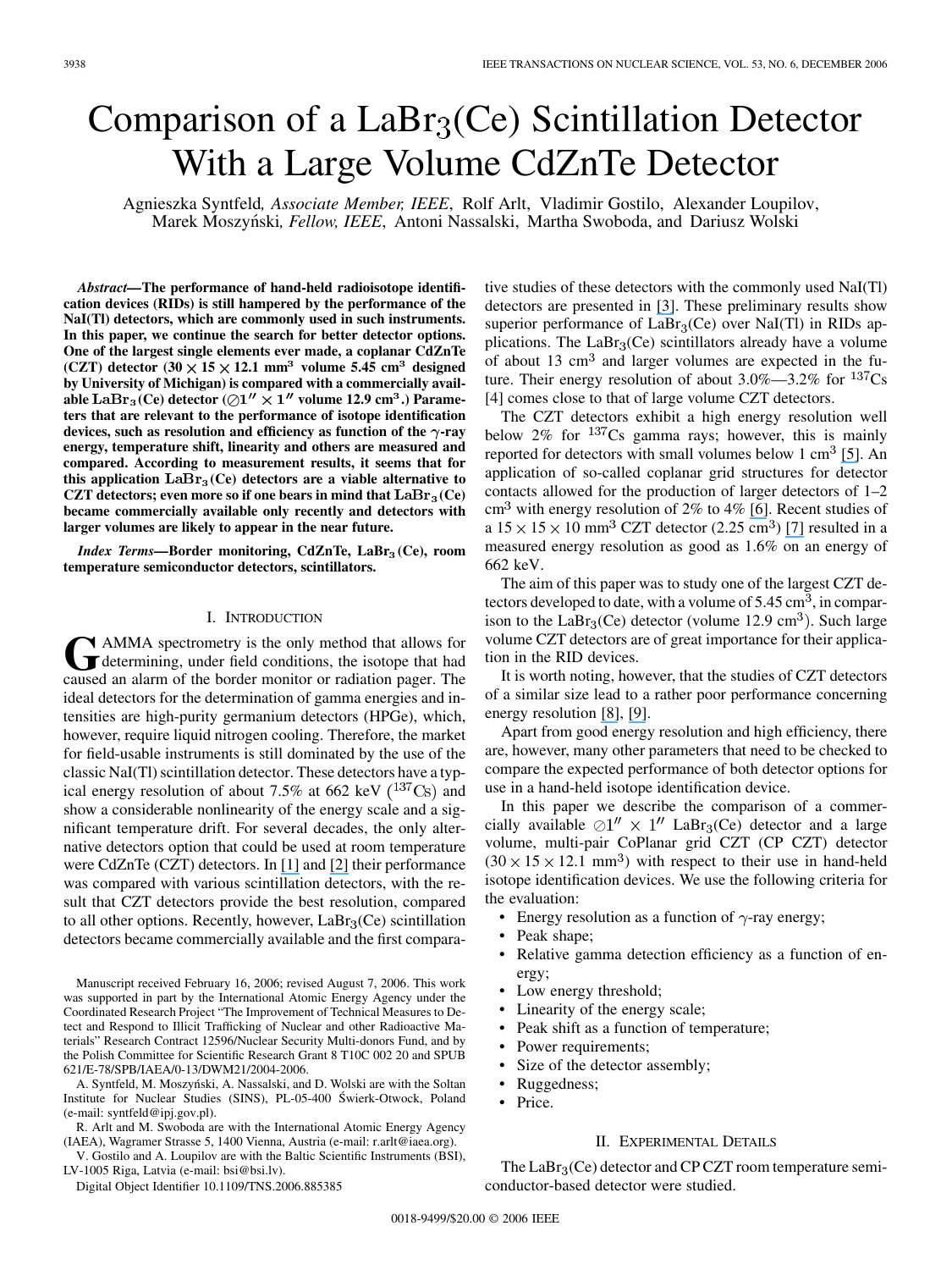The LaBr<sub>3</sub> (5%Ce) crystal  $\oslash$ 1"  $\times$ 1" in size was grown and cut by the crystals and detectors division of Saint Gobain, France. The scintillator was surrounded with reflecting material and encased in an aluminium container that was hermetically sealed with a glass window.

The scintillator was coupled to a calibrated 50-mm diameter Photonis XP5212 photomultiplier (PMT) with a photocathode blue sensitivity of 12.2  $\mu$ A/LmF. Silicon grease was used for optical coupling between the crystal and the PMT window. The anode signal was preamplified using an ORTEC 113 unit.

Then the pulse was shaped at 2  $\mu$ s by an internal amplifier built in the miniature multichannel analyzer (MMCA) [\[10\]](#page-6-0) or by an external amplifier Tenelec TC244. In the latter case, the 3  $\mu$ s shaping time constant was used in most of the measurements. The following set of test sources was used:

- Standard calibration sources including  ${}^{137}Cs$ ,  ${}^{152}Eu$ ,  ${}^{60}Co$ ,  $^{133}$ Ba,  $^{241}$ Am,  $^{57}$ Co,  $^{22}$ Na,  $^{93}$ Mo,  $^{51}$ Cr,  $^{207}$ Bi,  $^{54}$ Mn,  $^{203}$ Hg.
- Naturally occurring radioactive materials (NORM) <sup>226</sup>Ra,  ${}^{232}$ Th,  ${}^{238}$ U.
- Nuclear materials (NM) such as a 2.6 kg depleted uranium (DU) cube, CBNM plutonium standards  $(6.6 \text{ g} \text{ PuO}_2)$ , and uranium samples with different enrichments.

Energy spectra were recorded by the data acquisition systems of MMCA and TUKAN8K [\[11\]](#page-6-0) in the IAEA, Austria, and SINS, Poland, respectively.

The spectra were analyzed using the TUKAN8K analysis module, where all photopeaks were fitted with Gaussian functions.

Measurements of fissile nuclear materials were carried out in the Safeguards Instrumentation Laboratory (SIL) of the IAEA in Seibersdorf, Austria.

Fabrication and room temperature tests of the CP CZT detector  $(30 \times 15 \times 12.1 \text{ mm}^3$  volume 5.45 cm<sup>3</sup>) were performed at the BSI, Latvia. The crystal of initial dimensions  $30.5 \times 32.9 \times 17.3$  mm<sup>3</sup> was cut from the ingot CZT3-18 grown by Yinnel Tech. with purity grade P-2 of the source material. The multipair coplanar grid structure was formed on both sides of the crystal. The contact topology used in this paper is presented in more detail in [\[](#page-6-0)[8](https://www.researchgate.net/publication/4223840_Investigation_of_a_Large_Volume_Multi-Pair_Coplanar_Grid_CdZnTe_Detector_for_Improved_Detection_Efficiency?el=1_x_8&enrichId=rgreq-76d1c7b294ca3bb5af1c1b7d9063d6fe-XXX&enrichSource=Y292ZXJQYWdlOzMxNDAyMDA7QVM6MTA0MDgyMTAyNTU0NjM4QDE0MDE4MjY1MTYxMDM=)[\]](#page-6-0). The crystal inspection tests resulted in nonuniformity of the material and a significant amount of surface defects. During the fabrication, the detector was remade four times to obtain better performance. Finally, the crystal thickness was reduced from 17.3 to 12.1 mm. The best performance was obtained for the detector with a size of  $30 \times 15 \times 12.1$  mm<sup>3</sup> where two independent grids (two quadrants) were employed (see the results obtained by Gostilo *et al.* in[\[9](https://www.researchgate.net/publication/4223945_Preliminary_results_of_large_volume_multi-pair_coplanar_grid_CdZnTe_detector_fabrication?el=1_x_8&enrichId=rgreq-76d1c7b294ca3bb5af1c1b7d9063d6fe-XXX&enrichSource=Y292ZXJQYWdlOzMxNDAyMDA7QVM6MTA0MDgyMTAyNTU0NjM4QDE0MDE4MjY1MTYxMDM=)[\]](#page-6-0)). The evaluated registration efficiency of the CP CZT detector was about 11% for irradiation from the cathode. The optimal voltage supplied to the cathode was  $-1700$  V and  $+30$  V on grids, the shaping time constant being 3  $\mu$ s.

Besides the detector, the Detector Probe also contained a thermoelectric cooler (TEC) for detector temperature stabilization, a two-channel differential charge sensitive preamplifier with resistive feed back, the detector's thermostabilisation device, an HV filter and the HV power supply with voltage divider.

#### III. RESULTS AND DISCUSSION

This section is divided into several subsections. First, characteristics such as the number of photoelectrons produced per 1-MeV energy deposited in the crystal, absolute light yield, and the nonproportional response of LaBr<sub>3</sub>(Ce) versus  $\gamma$ -ray energy are described. Next, the  $^{137}Cs$  spectra are demonstrated, showing an energy resolution of the detectors as well as good peak-to-Compton and peak-to-valley ratios for both detectors. Energy resolutions of the  $LaBr<sub>3</sub>(Ce)$  and the CP CZT as a function of  $\gamma$ -ray energy, measured with standard calibration sources, are presented compared to the reference NaI(Tl) crystal. Then relative photopeak efficiencies for both LaBr<sub>3</sub>(Ce) and CP CZT detectors measured with<sup>226</sup> Ra are illustrated followed by sections concerning the long term and temperature stability measurements. Finally, aspects of the high energy resolution of the detectors in a NORM and NM identification are described.

## *A. Light Output and Nonproportionality*

The  $LaBr<sub>3</sub>(Ce)$  crystals seem to be the most efficient scintillators compared to all recently available ones on the market. In this paper, the photoelectron yield  $N_{\rm phe}$  per 1-MeV  $\gamma$  deposited in the crystal volume was measured on the basis of single photoelectron and <sup>137</sup>Cs spectra. The  $N_{\text{phe}}$  value is defined as the ratio between the position of the given  $\gamma$ -ray fully-energy peak and the position of the single photoelectron peak. The number of photoelectrons was equal to  $18000 \pm 500$  phe/MeV with a shaping time constant of 3  $\mu$ s as measured by the XP5212 PMT. At the quantum efficiency of the photocathode, about 30% at 360 nm, the absolute light output of 60 000  $\pm$  6 000 photons per MeV was obtained. This is significantly larger than the yield of 38 000 ph/MeV found for the NaI(Tl) scintillator (e.g.,[\[](https://www.researchgate.net/publication/3132565_A_measurement_of_the_light_yield_of_common_inorganic_scintillators?el=1_x_8&enrichId=rgreq-76d1c7b294ca3bb5af1c1b7d9063d6fe-XXX&enrichSource=Y292ZXJQYWdlOzMxNDAyMDA7QVM6MTA0MDgyMTAyNTU0NjM4QDE0MDE4MjY1MTYxMDM=)[1](#page-6-0)[2](https://www.researchgate.net/publication/3132565_A_measurement_of_the_light_yield_of_common_inorganic_scintillators?el=1_x_8&enrichId=rgreq-76d1c7b294ca3bb5af1c1b7d9063d6fe-XXX&enrichSource=Y292ZXJQYWdlOzMxNDAyMDA7QVM6MTA0MDgyMTAyNTU0NjM4QDE0MDE4MjY1MTYxMDM=)[\]\)](#page-6-0).

The light yield as a function of  $\gamma$  and X-ray energy relative to the yield at 662 keV is presented in [Fig. 1](#page-3-0). The nonproportional response of  $LaBr_3(Ce)$  is compared to that of NaI(Tl). For the energies above 200 keV, both scintillator responses are quite proportional; whereas in the low energy region, the  $LaBr<sub>3</sub>(Ce)$ detector is more proportional than the NaI(Tl) detector. In contrast to NaI(Tl), the  $LaBr<sub>3</sub>(Ce)$  nonproportionality curve bends down when energy decreases, and the light production is much lower compared to NaI(Tl) (see [Fig. 1\)](#page-3-0). The nonproportionality curve presented in [Fig. 1](#page-3-0) for the  $LaBr<sub>3</sub>(Ce)$  detector is in agreement with the nonproportionality reported by Dorenbos *et al.* [\[4\].](#page-6-0) However, one should be careful in determination of the light yield in the high energy region (above  $\sim$  1 MeV), owing to a possible nonlinearity of the PM tube.

Independent nonlinearity measurements of  $LaBr<sub>3</sub>(Ce)$  and CP CZT were performed in parallel. The results of measurements of the nonlinear response of  $LaBr<sub>3</sub>(Ce)$  and CP CZT are presented in [Fig. 2.](#page-3-0) First, the measurements with a  $^{226}Ra$ source emitting  $\gamma$  radiation in a wide energy region, from 186 to 2448 keV, were carried out. The positions of different photopeaks were normalized to the 609–keV line. [Fig. 2\(b\)](#page-3-0) shows that the nonlinearity for  $LaBr<sub>3</sub>(Ce)$  is on the order of 3% for the whole energy region presented; above 200 keV, it is comparable to that of the large volume CP CZT. The nonlinearity curve of  $LaBr<sub>3</sub>(Ce)$  matches well with the nonproportionality of the crystal shown in [Fig. 1.](#page-3-0) Next, the nonlinearity in the low-energy region (below 200 keV) was determined using the spectra measured with  $^{241}$ Am and/or  $^{133}$ Ba. Unfortunately, in the low energy region [Fig. 2\(a\)](#page-3-0) a significant deterioration of the linearity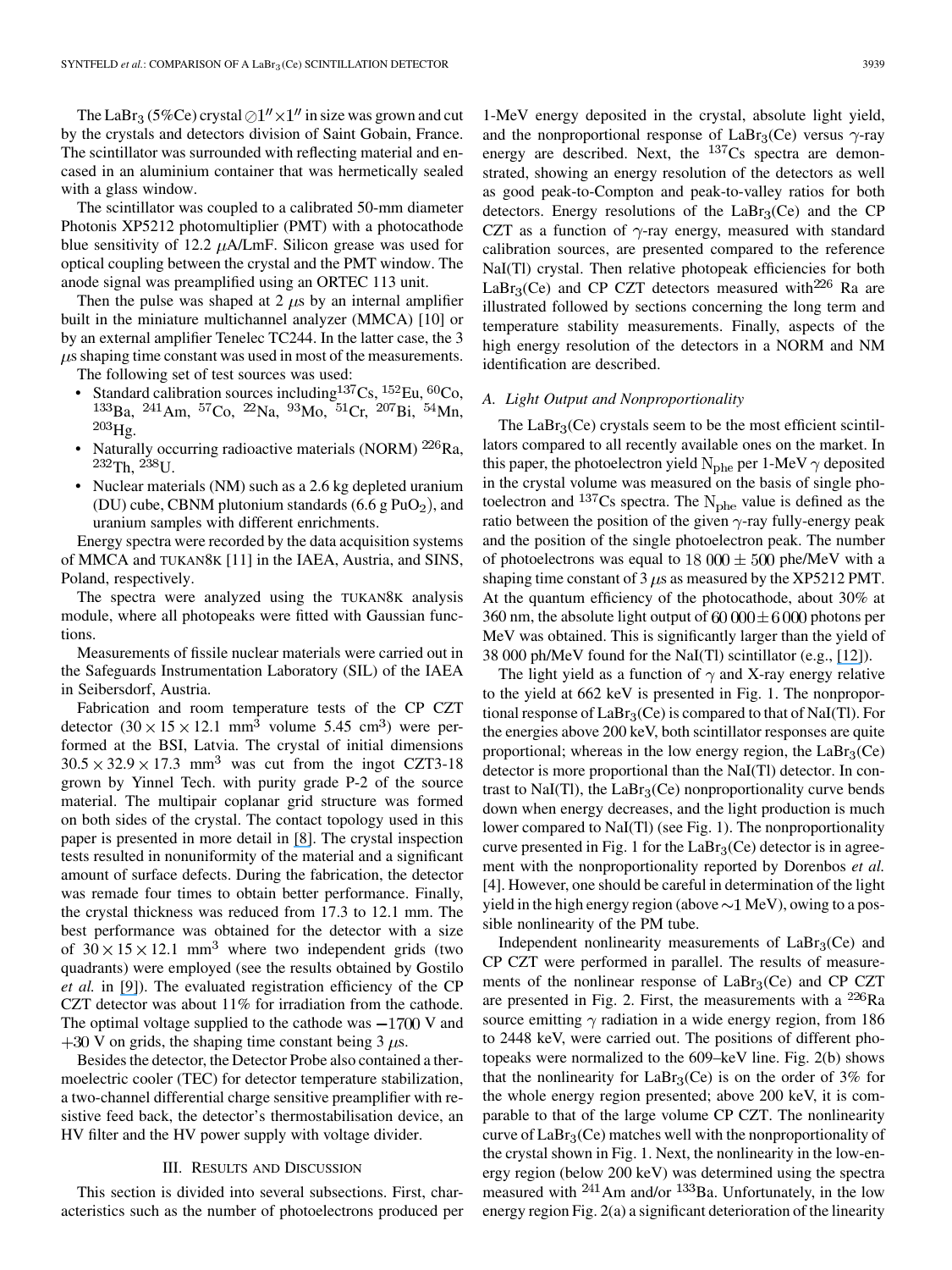<span id="page-3-0"></span>

Fig. 1. A comparison of the nonproportionality curves measured for the LaBr<sub>3</sub>(Ce) and NaI(Tl) ( $\oslash$  25  $\times$  31 mm) crystals, respectively.



Fig. 2. Deviations from linearity measured with  $241$  Am and  $133$  Ba for the LaBr<sub>3</sub>(Ce), CP CZT and  $\oslash$  1"  $\times$  1" NaI(Tl) detectors (a) and with <sup>226</sup> Ra source for  $LaBr<sub>3</sub>(Ce)$  and CP CZT detectors (b). The error bars are of the data points size

for the CP CZT detector was observed. This is probably due to a more efficient charge collection for low energy  $\gamma$ -rays detected in the front area of the studied CP CZT detector. Such a deterioration of the linearity has not been measured for smaller volume CZT detectors.

In conclusion, both  $LaBr<sub>3</sub>(Ce)$  and CP CZT detectors are more linear in the energy scale than common NaI(Tl) crystals used in RIDs. However, the nonlinearity of the CP CZT detector is surprisingly high, especially in the low energy region. The

nonlinearity of CP CZT at lower energies together with poor energy resolution (see Section III-B) does not allow highly selective detection of these materials (e.g., nuclear materials) that emit  $\gamma$ -rays clustered in this energy region.

#### *B. Energy Resolution*

The measured energy resolution of the full-energy peak registered in a scintillator can be expressed as [\[13\],](#page-6-0) [\[](https://www.researchgate.net/publication/253290845_Energy_resolution_of_scintillation_detectors?el=1_x_8&enrichId=rgreq-76d1c7b294ca3bb5af1c1b7d9063d6fe-XXX&enrichSource=Y292ZXJQYWdlOzMxNDAyMDA7QVM6MTA0MDgyMTAyNTU0NjM4QDE0MDE4MjY1MTYxMDM=)[1](#page-6-0)[4](https://www.researchgate.net/publication/253290845_Energy_resolution_of_scintillation_detectors?el=1_x_8&enrichId=rgreq-76d1c7b294ca3bb5af1c1b7d9063d6fe-XXX&enrichSource=Y292ZXJQYWdlOzMxNDAyMDA7QVM6MTA0MDgyMTAyNTU0NjM4QDE0MDE4MjY1MTYxMDM=)[\]:](#page-6-0)

$$
(\Delta E/E)^{2} = (\delta_{sc})^{2} + (\delta_{st})^{2} + (\delta_{t})^{2}
$$
 (1)

where  $\delta_{\rm sc}$  is the intrinsic resolution of the crystal,  $\delta_{\rm st}$  is the statistical contribution associated with variation of the number of photoelectrons produced at the photocathode, and  $\delta_t$  is the transfer resolution associated with the variation of light and photoelectron collection [\[](#page-6-0)[1](https://www.researchgate.net/publication/253290845_Energy_resolution_of_scintillation_detectors?el=1_x_8&enrichId=rgreq-76d1c7b294ca3bb5af1c1b7d9063d6fe-XXX&enrichSource=Y292ZXJQYWdlOzMxNDAyMDA7QVM6MTA0MDgyMTAyNTU0NjM4QDE0MDE4MjY1MTYxMDM=)[4\], \[](#page-6-0)[1](https://www.researchgate.net/publication/3135067_Non-Proportionality_in_the_Scintillation_Response_and_the_Energy_Resolution_Obtainable_with_Scintillation_Crystals?el=1_x_8&enrichId=rgreq-76d1c7b294ca3bb5af1c1b7d9063d6fe-XXX&enrichSource=Y292ZXJQYWdlOzMxNDAyMDA7QVM6MTA0MDgyMTAyNTU0NjM4QDE0MDE4MjY1MTYxMDM=)[5\].](#page-6-0)

The intrinsic resolution is a property characteristic of the crystal itself and follows the crystal nonproportional response to X-rays and  $\gamma$ -rays (see [\[14](#page-6-0)[\]](https://www.researchgate.net/publication/253290845_Energy_resolution_of_scintillation_detectors?el=1_x_8&enrichId=rgreq-76d1c7b294ca3bb5af1c1b7d9063d6fe-XXX&enrichSource=Y292ZXJQYWdlOzMxNDAyMDA7QVM6MTA0MDgyMTAyNTU0NjM4QDE0MDE4MjY1MTYxMDM=) and references therein.) It is believed that other effects, such as inhomogeneities in the scintillator, cause local variations in the scintillation efficiency and nonuniform reflectivity at the surface of the crystal affect the intrinsic resolution.

Assuming Poisson statistics for scintillation light produced in the crystal, the statistical term  $\delta_{st}$  is expressed as:

$$
\delta_{\rm st} = 2.35 \times 1/N^{1/2} \times (1+\varepsilon)^{1/2}
$$
 (2)

where N is the number of photoelectrons produced at the photocathode and  $\varepsilon$  is the variance of the electron multiplier gain, 0.1 for the XP5212 PMT.

The  $\delta_t$  term was not taken into account in the calculations of the intrinsic resolution since its contribution to the overall energy resolution was not estimated in this paper. On the other hand, in modern scintillation detectors the transfer component can be neglected since its value is small compared to the other components of the energy resolution [\[](#page-6-0)[1](https://www.researchgate.net/publication/253290845_Energy_resolution_of_scintillation_detectors?el=1_x_8&enrichId=rgreq-76d1c7b294ca3bb5af1c1b7d9063d6fe-XXX&enrichSource=Y292ZXJQYWdlOzMxNDAyMDA7QVM6MTA0MDgyMTAyNTU0NjM4QDE0MDE4MjY1MTYxMDM=)[4\]](#page-6-0).

The overall energy resolution for  $LaBr<sub>3</sub>(Ce)$  crystal connected to a PM tube was measured as 3.2% at 662 keV (see [Fig. 3\)](#page-4-0) with the shaping time of 3  $\mu$ s. In the same figure, the spectrum of  $137$ Cs measured with CP CZT is included and compared to  $LaBr<sub>3</sub>(Ce)$ . An energy resolution of 5.1% was measured for the CP CZT detector with the  $1 \mu s$  shaping time constant. The energy resolution of  $LaBr<sub>3</sub>(Ce)$  is much better than that obtained for the tested CP CZT detector. On the other hand, all smaller volume (up to  $2.25 \text{ cm}^3$ ) CZT detectors had excellent energy resolutions, less than 2% of the energy at 662 keV[\[7](https://www.researchgate.net/publication/4155361_Performance_improvement_of_large_volume_CdZnTe_detectors?el=1_x_8&enrichId=rgreq-76d1c7b294ca3bb5af1c1b7d9063d6fe-XXX&enrichSource=Y292ZXJQYWdlOzMxNDAyMDA7QVM6MTA0MDgyMTAyNTU0NjM4QDE0MDE4MjY1MTYxMDM=)[\].](#page-6-0) For the measured  $^{137}Cs$  spectra the peak-to-Compton and peak-to-valley ratios for  $LaBr<sub>3</sub>(Ce)$  and CP CZT were calculated and are presented in [Table I.](#page-4-0)

[Fig. 4](#page-4-0) shows an overall energy resolution as a function of  $\gamma$ -ray energy measured for LaBr<sub>3</sub>(Ce), CP CZT, and NaI(Tl) detectors. The CP CZT exhibits poor energy resolution in the whole energy region (18.7% and 5.1% at 81 and 662 keV, respectively.) The energy resolution measured for  $LaBr<sub>3</sub>(Ce)$  is extremely good for  $\gamma$ -ray energies above 100 keV. The tendency of NaI(Tl) light output to increase while the  $\gamma$ -ray energy goes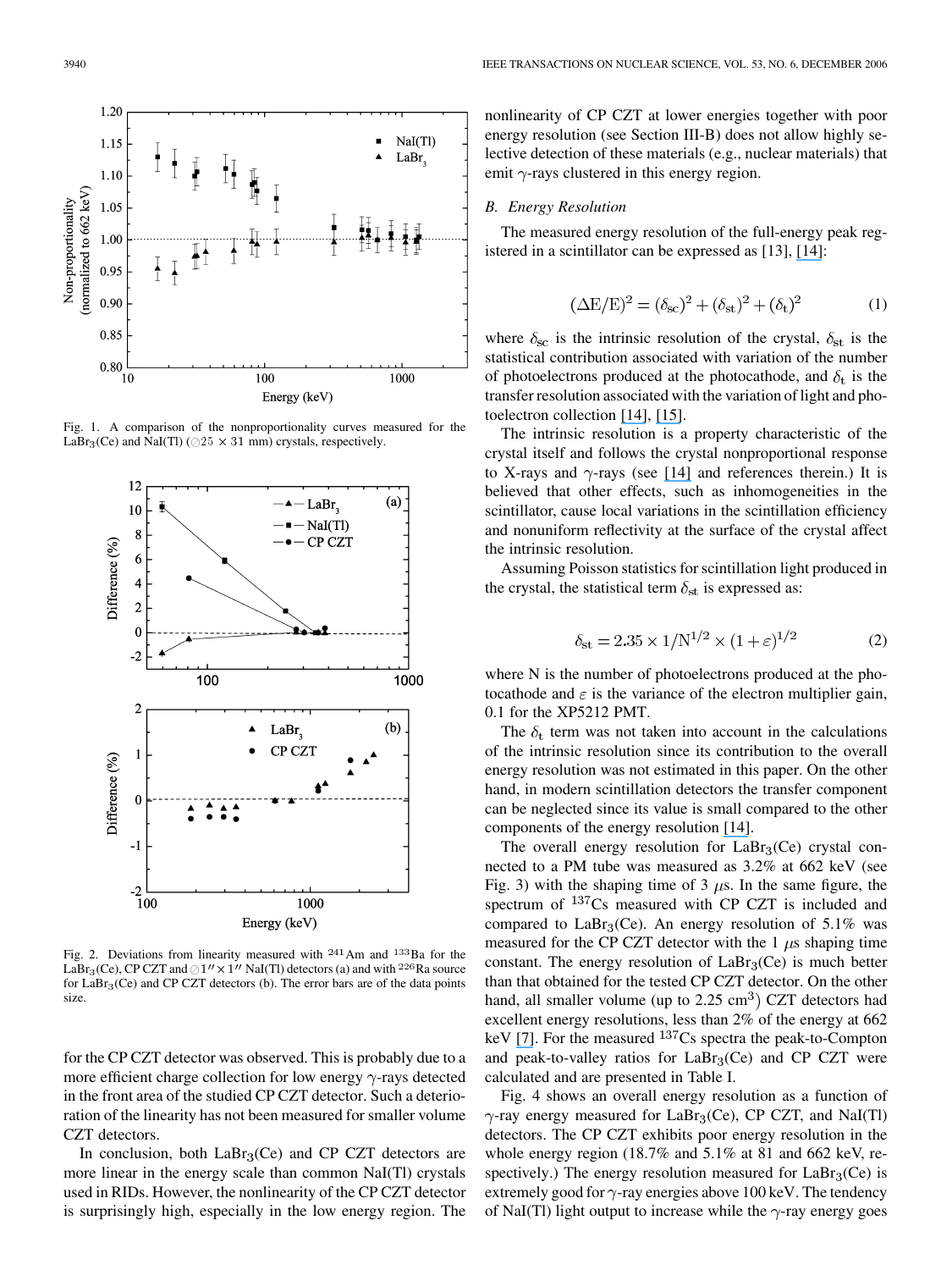<span id="page-4-0"></span>

Fig. 3. The  $\gamma$ -ray spectra from a <sup>137</sup>Cs source measured with LaBr<sub>3</sub>(Ce) and CP CZT.

| TABLE I                                                    |  |  |  |  |  |
|------------------------------------------------------------|--|--|--|--|--|
| PROPERTIES OF $LaBr_3(CE)$ , CP CZT, AND NAI(TL) DETECTORS |  |  |  |  |  |

| Parameter                              | LaBr <sub>3</sub> (Ce) | CP CZT   | NaI(TI)       |
|----------------------------------------|------------------------|----------|---------------|
| Volume $(cm3)$                         | 12.9                   | 5.45     | 15.2          |
| Area $(cm^2)$                          | 4.9                    | 4.5      | 4.9           |
| Density $(g/cm^3)$                     | 5.3                    | 6.2      | 3.67          |
| Decay time constant (ns)               | 18                     |          | 230           |
| Light output $(\text{ph/MeV})$         | 60 000                 |          | 38 000a)      |
| Effective atomic number                | 46.9                   | 48.5     | 50            |
| Energy resolution at 81 keV/662 keV    | 9.1/3.2                | 18.7/5.1 | 9.9/6.5       |
| Intrinsic resolution at 81 keV/662 keV | 6.3/2.2                |          | 5.3/5.7       |
| Temperature drift (%/°C)               | 0.01 <sup>b</sup>      | 0.01c    | $\pm 0.2^{b}$ |
| Peak-to-Compton ratio at 662 keV       | 5.8                    | 5.1      | 3.2           |
| Peak-to-valley ratio at 662 keV        | 137                    | 32       | 40            |
| Natural radioactivity                  | $^{138}{\rm La}$       | No       | No            |

a) from Ref. [12],

b) without PMT contribution, from Ref. [16],

c) from Ref.  $[2]$ .

down makes NaI(Tl) still competitive amongst scintillators in the low energy region.

According to [\(1\)](#page-3-0) and [\(2\)](#page-3-0), with the transfer term  $\delta_t$  being neglected, the intrinsic energy resolution was calculated for  $LaBr<sub>3</sub>(Ce)$  and is presented in Fig. 5. The intrinsic contribution to the overall energy resolution is 2.2% at 662 keV. As the  $\gamma$ -ray energy decreases, the intrinsic resolution is strongly increased, thereby deteriorating the overall energy resolution. Thus, it is evident that the nonproportional response at lower energies correlates with the intrinsic resolution of the crystal.

## *C. Photopeak Efficiency*

In efficiency measurements, the  $LaBr<sub>3</sub>(Ce)$  and CP CZT detectors were fixed on a measurement bench at the same distance from a source. The CP CZT detector was irradiated from the cathode and, in the case of the  $LaBr<sub>3</sub>(Ce)$  detector, the 1"-diameter entrance surface was exposed to the source. The relative efficiency (slope) presented in [Fig. 6](#page-5-0) was measured with a weak



Fig. 4. The overall energy resolution measured for  $LaBr<sub>3</sub>(Ce)$  and CP CZT (compared to  $\oslash$  25  $\times$  31 mm NaI(Tl).)



Fig. 5. The intrinsic resolution measured for  $LaBr<sub>3</sub>(Ce)$  and compared to NaI(Tl) ( $\oslash$  25  $\times$  31 mm).

 $226$ Ra source that directly touched the entrance surface of a detector. The points were normalized to the strongest 609–keV line in <sup>226</sup>Ra. Photopeak areas and absolute intensities of  $\gamma$ -lines from  $226$ Ra were incorporated into the calculations. [Fig. 6](#page-5-0) shows that photopeak efficiencies in the low energy region, compared to 609–keV efficiency, are higher for the CP CZT detector than for the  $LaBr<sub>3</sub>(Ce)$  detector. Therefore the CP CZT detector exceeds the  $LaBr<sub>3</sub>(Ce)$  detector with respect to the detection of nuclear materials.

One should note that the efficiency depends on geometric factors such as volume and area of the front side of the crystal. The relative efficiencies calculated in this paper were not corrected for the geometric factors.

#### *D. Long-Term Stability*

Long-term stability was measured for  $LaBr<sub>3</sub>(Ce)$  for about 15 h with a <sup>232</sup>Th source. The observed instability was  $-0.6\%$  for the  $LaBr<sub>3</sub>(Ce)$  detector, assuming that the instability is mainly determined by the detector/preamplifier and the contribution of the MMCA to the long-term drift is negligible.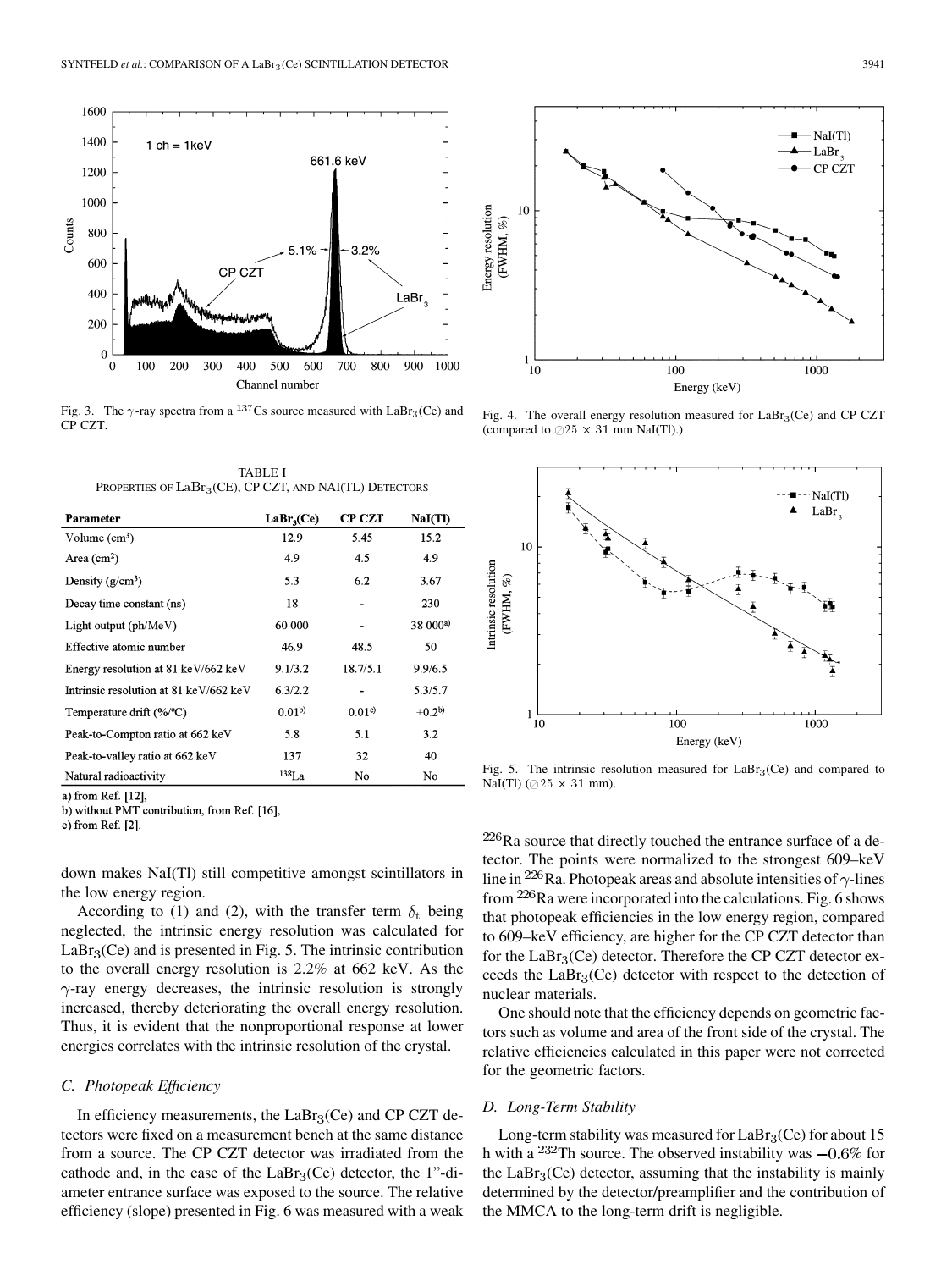<span id="page-5-0"></span>

Fig. 6. Relative (to 609 keV) efficiency versus  $\gamma$ -ray energy determined for the LaBr<sub>3</sub>(Ce) and compared to NaI(Tl) ( $\oslash$  25  $\times$  31 mm).

Additional measurement of the  $LaBr<sub>3</sub>(Ce)$  time stability was performed using  $226$ Ra and an external Tenelec TC244 amplifier. The strongest  $\gamma$ -lines were marked and their positions were checked every hour. The measurement lasted 15 h and the observed relative drift of the marked full-energy peaks was less than about  $+0.5\%$ .

The long-term drift of CZT detectors is negligible as it was reported by Arlt *et al.* [\[](#page-6-0)[1](https://www.researchgate.net/publication/3914308_Use_of_CdZnTe_detectors_in_hand-held_and_portable_isotope_identifiers_to_detect_illicit_trafficking_of_nuclear_material_and_radioactive_sources?el=1_x_8&enrichId=rgreq-76d1c7b294ca3bb5af1c1b7d9063d6fe-XXX&enrichSource=Y292ZXJQYWdlOzMxNDAyMDA7QVM6MTA0MDgyMTAyNTU0NjM4QDE0MDE4MjY1MTYxMDM=)[\]](#page-6-0).

## *E. Temperature Drift*

The  $LaBr<sub>3</sub>(Ce)$  Detector Probe (crystal coupled to PMT) was placed into an environmental chamber. The temperature was slowly changed. The extreme points were -10 and  $+40^{\circ}$ C. The 662-keV peak drift was observed between these extreme temperatures. Its relative value was about  $-0.2\%$  per degree. This drift is mainly due to the PMT instability with changing temperature. Independent measurements of the temperature stability were performed at Target GmbH, Solingen [\[16\]](#page-6-0) demonstrated very stable intrinsic light output of the  $LaBr<sub>3</sub>(Ce)$  crystal in the temperature range from  $-30$  to  $+60$  °C. High thermal stability of the light output of  $LaBr_3(Ce)$  of about  $+0.01\% / C$  was found after correction for thermal dependences of the PMT gain and the quantum efficiency of the photocathode [\[16\]](#page-6-0).

CZT detectors are more stable with respect to ambient temperature changes. Typically, the temperature drift is as low as 0.01% per degree (see [\[2\]](#page-6-0)).

#### *F. Identification of NORM and NM*

Both  $LaBr<sub>3</sub>(Ce)$  and CP CZT detectors are considered here as the detectors dedicated for border monitoring and shipment container survey. CP CZT has already been used in RIDs (see [\[10\]](#page-6-0)). Due to the low efficiency and high price of CP CZT, we searched the market for a new crystal that would operate at room temperatures.  $LaBr<sub>3</sub>(Ce)$  scintillators met the requirements as the detectors in hand-held radioisotope identifiers. Its high light output (high scintillation efficiency), extreme energy resolution, good linearity in the energy scale and lower price makes this crystal competitive with CP CZT. High energy resolution assures proper identification of a sample; whereas high efficiency



Fig. 7. The <sup>226</sup>Ra spectra taken for the LaBr<sub>3</sub>(Ce) and CP CZT detectors.



Fig. 8. The  $^{235}$ U spectra taken for the LaBr<sub>3</sub>(Ce) detector.

allows shorter detection time and faster recognition of illegal sources being trafficked.

Fig. 7 presents a comparison of  $\gamma$  spectra of the <sup>226</sup>Ra NORM-type source measured for both detectors. Much better performance of  $LaBr<sub>3</sub>(Ce)$  over the large volume CP CZT allows more efficient detection and higher selectivity in identification of materials emitting  $\gamma$ -rays in the wide energy region. Fig. 7 also shows that the CP CZT detector fails when detecting higher energy  $\gamma$ -rays due to poor energy resolution and worse peak-to-total ratio (photofraction.) This may also suggest a further deterioration of energy resolution because of the detection of secondary gamma rays that create the full energy peaks (Compton scattered and 511-keV annihilation quanta produced in the stopping process by the pair production) in the whole volume of the detector.

Fig. 8 shows  $\gamma$  spectra for the enriched <sup>235</sup>U. The lower spectrum shows data for the  $^{235}$ U source behind fertilizer, 14 cm in thickness, taken with the LaBr<sub>3</sub>(Ce) detector. Since  $^{235}$ U emits  $\gamma$ -radiation mainly in the low energy region, good energy resolution is crucial to  $\gamma$ -ray separation and identification in this energy region. The 186–keV peak is still observed even if the  $^{235}$ U sample is masked by the natural radioactive shield.